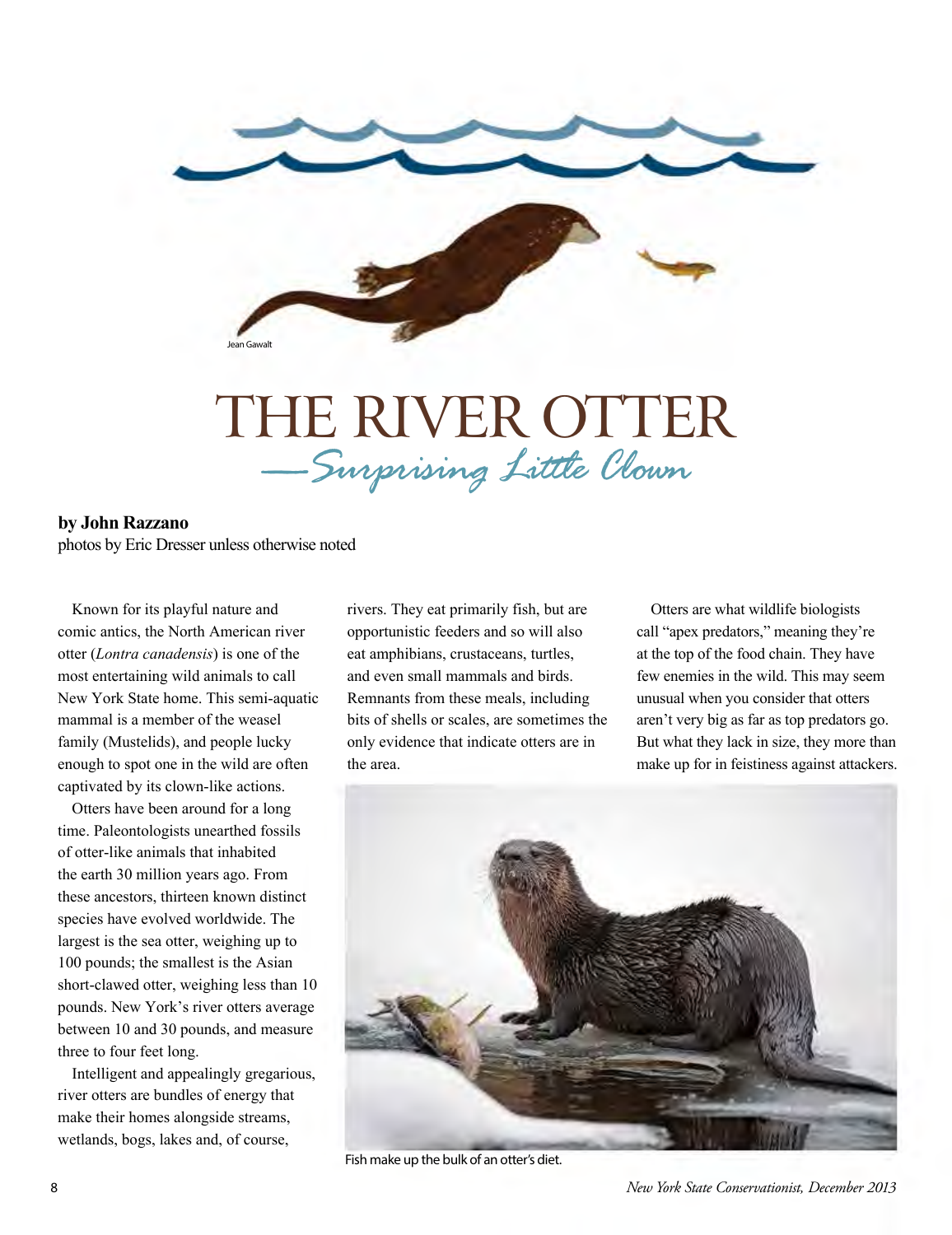

## River otters often travel together as a family group.

However, otters do occasionally fall prey to bobcats, eagles, coyotes and domestic dogs, usually while traveling over land.

Having long, muscular bodies, thick, tapered tails and webbed feet, otters are swift and graceful swimmers. Their bodies are so flexible that they can bend forward or backward into a circle, touching nose to tail from either direction. Their dense, lustrous coats range from light-brown to black above, and pale grayish-brown to silver underneath.

Otters' eyes, ears and noses are set close to the top of their broad, flat heads. This allows them to see, hear and smell while largely submerged, skimming the water's surface in stealth mode. Otters have keen eyesight, even underwater, and they can tightly close their small ears and nostrils as they dive for food. Long stiff whiskers, called vibrissae, are used for sensing prey in the mud or finding the underwater opening to a burrow in murky water.

Active year-round, otters can be spotted playing or foraging during the day, especially in winter. They will pop through openings on the margins of ice-covered water bodies to breathe, or

will catch a breath from pockets of air under the ice. Otters have been known to remain underwater for as long as eight minutes while diving in search of fish. Their sharp, formidable teeth are designed to grip and hold their catch. If an otter feels threatened, it won't hesitate to inflict a vicious bite on any creature that's hungry or foolish enough to harass it.

Though much more at home in the water, otters can actually bound along quite well on land. One way they get around is by sliding on their bellies. If the ground is fairly flat, they alternate running and sliding. Otherwise, a fast belly slide down a muddy or snowy bank into the water is a favorite otter pastime.

Family groups of otters will occasionally be seen sliding and splashing

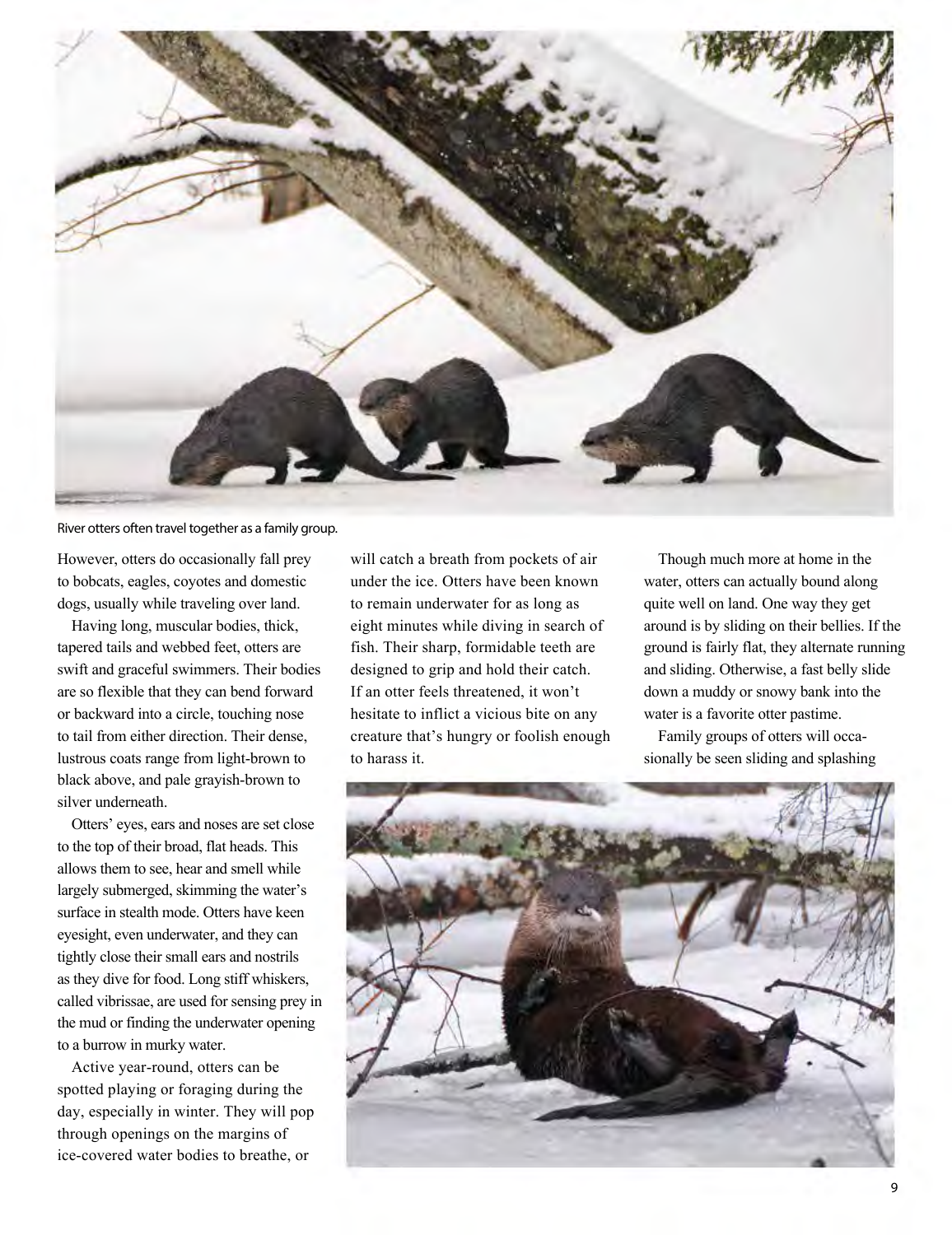

An otter's flat head helps it course through the water with great speed.

with apparent abandon. It may appear that they're just having a good time, but, as with most animal behavior, this is fun with a purpose. Sliding teaches important survival skills for escaping predators. Otters can be quite vocal, making sounds described as chuffing as well as squeaks, squeals and grunts.

Otters "borrow" the unused burrows of other critters rather than digging their own. Abandoned beaver lodges and muskrat dens, as well as hollow logs and under large roots all make good otter homes.

Mating occurs from late winter through spring. Females have the ability to delay fertilization for several months after mating, which means that from the time otters mate until the female gives birth can be as little as 60 days or as long as a year. In the spring, pregnant females retreat to their dens to give birth. Though litters of five are not uncommon, otters typically have one to three furry, blind, toothless pups.

Pups are weaned after 9 or 10 weeks, at which time they're ready for their first swimming lesson. Yes, surprisingly, these masters of the water must be taught to swim! Using her mouth, a mother otter will pick up her pups by the scruff of their necks and drop or drag them into the water to give them a crash course in swimming. Females may also use the ride-and-dive technique, where she gives her youngster a ride on her back and then dives, leaving her pup to fend briefly for itself until it gets used to treading water. It only takes a few lessons before the pups are swimming with nearly as much confidence as their parents.

Females bring food to their young for up to 40 weeks and stay with them for as long as a year before the yearlings strike out on

their own. Males take no part in raising the young. An otter that survives mishaps and diseases will usually live an average of eight or nine years in the wild.

Sitting atop the food chain, otters accumulate pollutants like PCBs, DDT and heavy metals in their bodies. Biologists are concerned that pollutants shorten otters' lives or hamper their ability to reproduce. Because otters seem sensitive to pollution, some biologists consider them an "indicator species," either sounding the alarm that a former habitat is seriously degraded when they disappear, or indicating that conditions have significantly improved when they reappear.

Through the years, otter populations have had their ups and downs. When European colonists first arrived in what is now New York State, the surrounding land teemed with dozens of fur-bearing mammals (including otter) which were immediately identified as potential sources of wealth. Beaver were the first to suffer overharvesting as countless pelts were shipped overseas to satisfy the European fad of beaver felt hats. Otter were also exploited for their pelts and expanding settlements gobbled up their habitat as wetlands were drained and forests cleared. By the early 1900s, otter populations were largely limited to remote wilderness areas like the Adirondack and Catskill mountains. Fortunately, these populations, as well as additional populations in the Hudson and St. Lawrence River valleys, have remained healthy, even to today.

In 1995, business, government and non-profit groups came together to conduct the New York River Otter Project to restore otters to Central and Western New York where water pollution